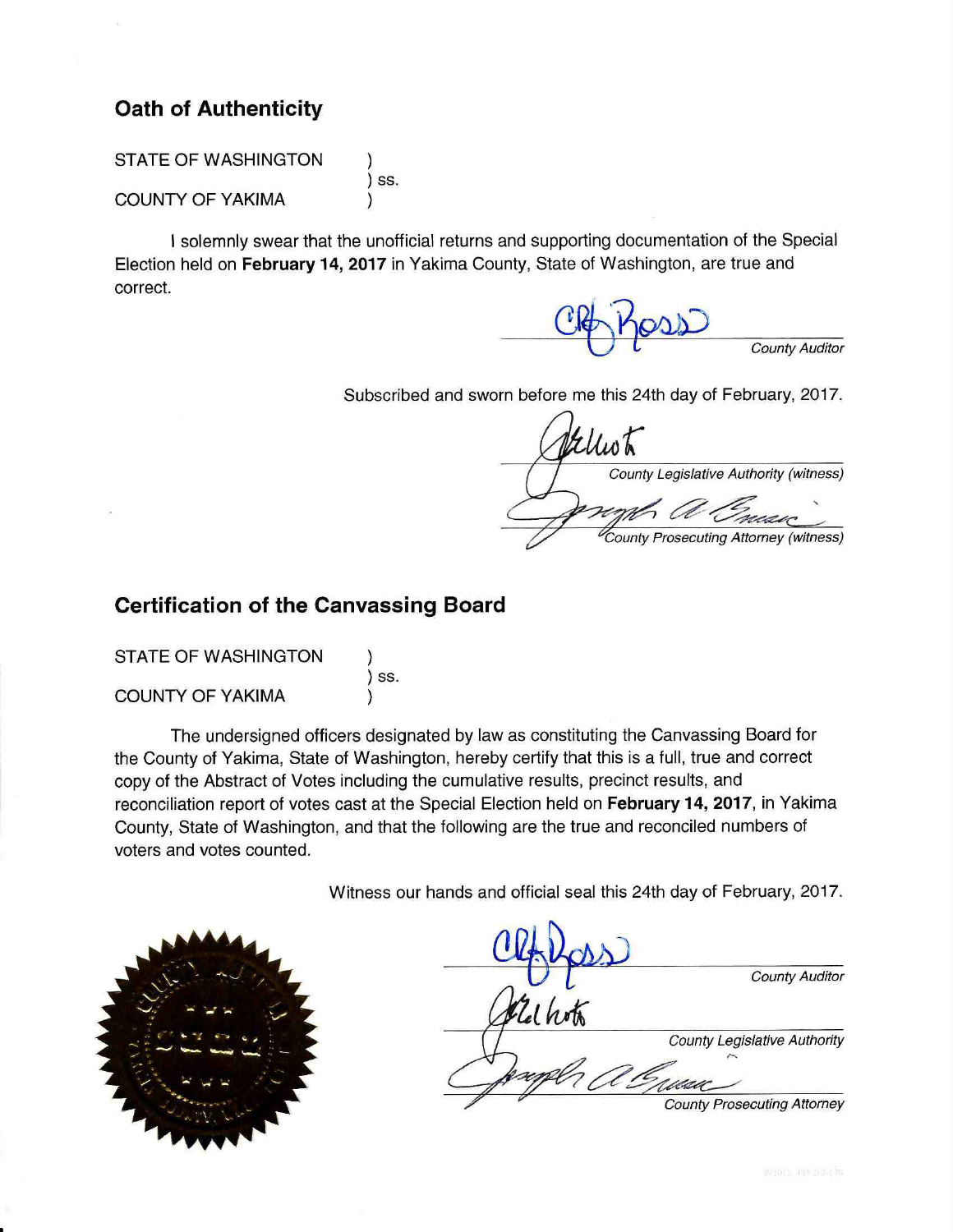# Yakima County Auditor

# Reconciliation Form

| <b>General information</b>                |  |
|-------------------------------------------|--|
| Yakima<br>County name                     |  |
| <b>February 14, 2017</b><br>Election date |  |

# Category Reconciliation (detailed accounting of ballots)

|                                                |                       |                                                              |                                                  |                                                     | <b>Ballots Not Counted</b> |                                                       |
|------------------------------------------------|-----------------------|--------------------------------------------------------------|--------------------------------------------------|-----------------------------------------------------|----------------------------|-------------------------------------------------------|
|                                                | <b>Ballots issued</b> | <b>Ballots Received</b><br>(envelopes containing<br>ballots) | <b>Ballots Accepted</b><br>(Counted / Tabulated) | <b>Ballots</b><br>forwarded to<br>other<br>counties | <b>Ballots Rejected</b>    | <b>Discrepancy</b><br>(If zero, category<br>balances) |
| <b>UOCAVA</b>                                  | 506                   | 62                                                           | 62                                               | N/A                                                 | $\mathbf{0}$               | $\mathbf{0}$                                          |
| Federal write-in                               | N/A                   | $\mathbf 0$                                                  | $\mathbf 0$                                      | N/A                                                 | $\mathbf{0}$               | $\mathbf{0}$                                          |
| Provisional                                    | $\Omega$              | $\Omega$                                                     | $\mathbf 0$                                      | $\mathbf{0}$                                        | $\mathbf{0}$               | $\mathbf{0}$                                          |
| <b>DRES</b>                                    | $\mathbf{0}$          | $\mathbf{0}$                                                 | $\mathbf 0$                                      | N/A                                                 | $\mathbf{0}$               | $\mathbf{0}$                                          |
| All voters not reported in<br>above categories | 38,742                | 14.819                                                       | 14.696                                           | $\mathbf{0}$                                        | 123                        | $\mathbf{0}$                                          |
| Total for all voter categories                 | 39,248                | 14,881                                                       | 14,758                                           | $\bf{0}$                                            | 123                        | $\bf{0}$                                              |

# Summary

# Reconciliation

| <b>Overall Ballot Reconciliation</b> |        |
|--------------------------------------|--------|
| <b>Ballots Received</b>              | 14.881 |
| <b>Ballots Accepted</b>              | 14.758 |
| <b>Ballots Not Counted</b>           | 123    |
| <b>Discrepancy</b>                   |        |

#### **Voters credited to ballots counted**

| Credited voters in EMS                             | 14.758 | Other online programs       |
|----------------------------------------------------|--------|-----------------------------|
| Credited envelopes without ballots                 | 0      | PDF originating from county |
| Voters not credited in EMS (examples: FWAB or ACP) |        |                             |
| <b>Total valid ballots</b>                         | 14.758 | AutoMark <sup>®</sup>       |
| Discrepancy                                        |        | Estimated number of AutoM   |

# Additional information requested by the Secretary of State.

| <b>Overall Ballot Reconciliation</b>               |        | <b>Return method</b>                             |              |
|----------------------------------------------------|--------|--------------------------------------------------|--------------|
| <b>Ballots Received</b>                            | 14.881 | Email                                            | 9            |
| <b>Ballots Accepted</b>                            | 14.758 | Fax                                              | 5            |
| <b>Ballots Not Counted</b>                         | 123    | Deposited at deposit sites and voting centers.   | 1.570        |
| <b>Discrepancy</b>                                 | 0      |                                                  |              |
|                                                    |        | <b>Generation method</b>                         |              |
| <b>Voters credited to ballots counted</b>          |        | <b>MyBallot</b>                                  | $\mathbf{0}$ |
| <b>Credited voters in EMS</b>                      | 14.758 | Other online programs                            | 23           |
| Credited envelopes without ballots                 | 0      | PDF originating from county                      | $\Omega$     |
| Voters not credited in EMS (examples: FWAB or ACP) |        |                                                  |              |
| Total valid ballots                                | 14,758 | AutoMark <sup>®</sup>                            |              |
| <b>Discrepancy</b>                                 |        | Estimated number of AutoMark <sup>®</sup> voters |              |
|                                                    |        |                                                  |              |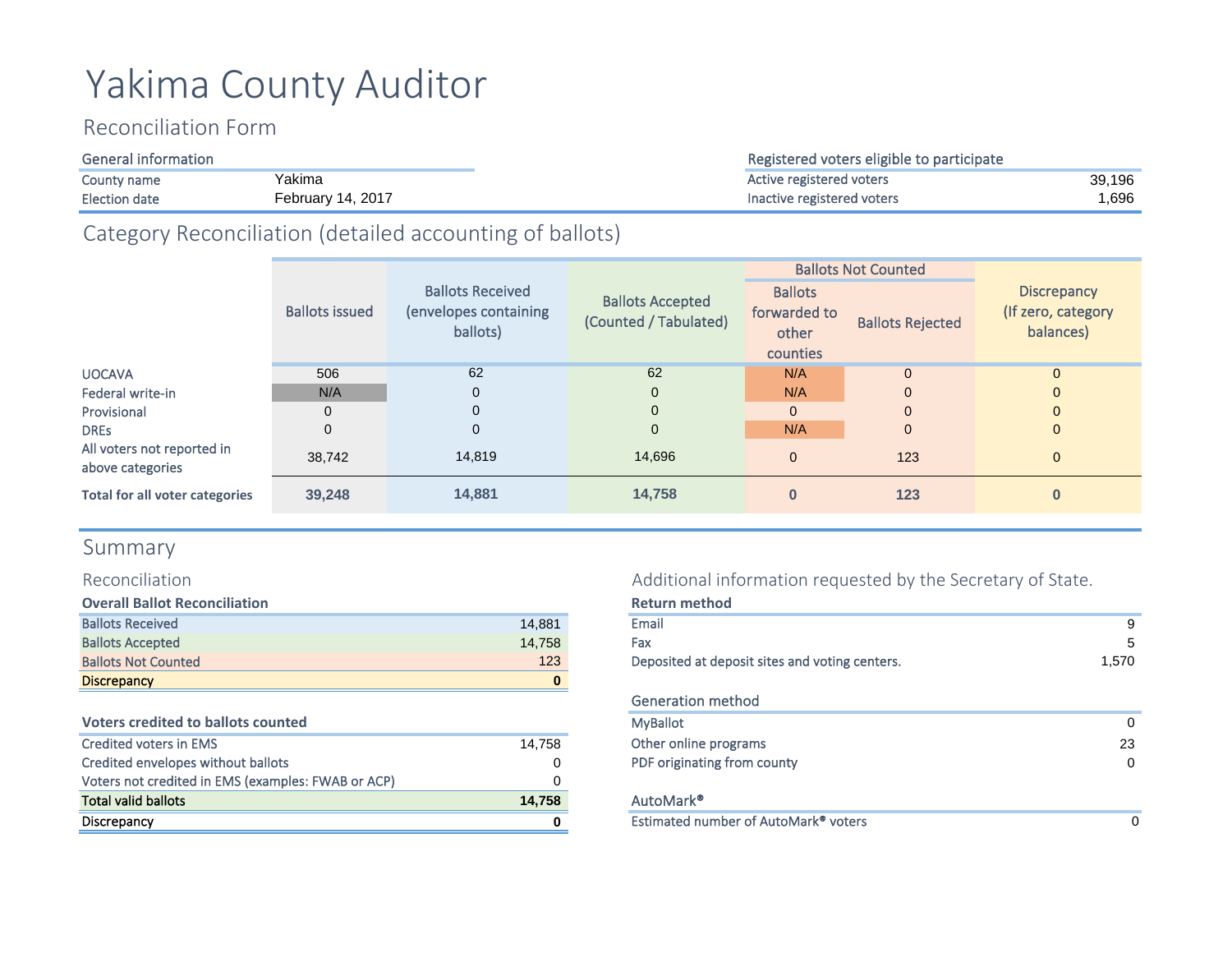| K Fisher<br>Date: 1.24.2017<br>Report prepared by: |  |
|----------------------------------------------------|--|
| 509.574.1340<br>Contact number:                    |  |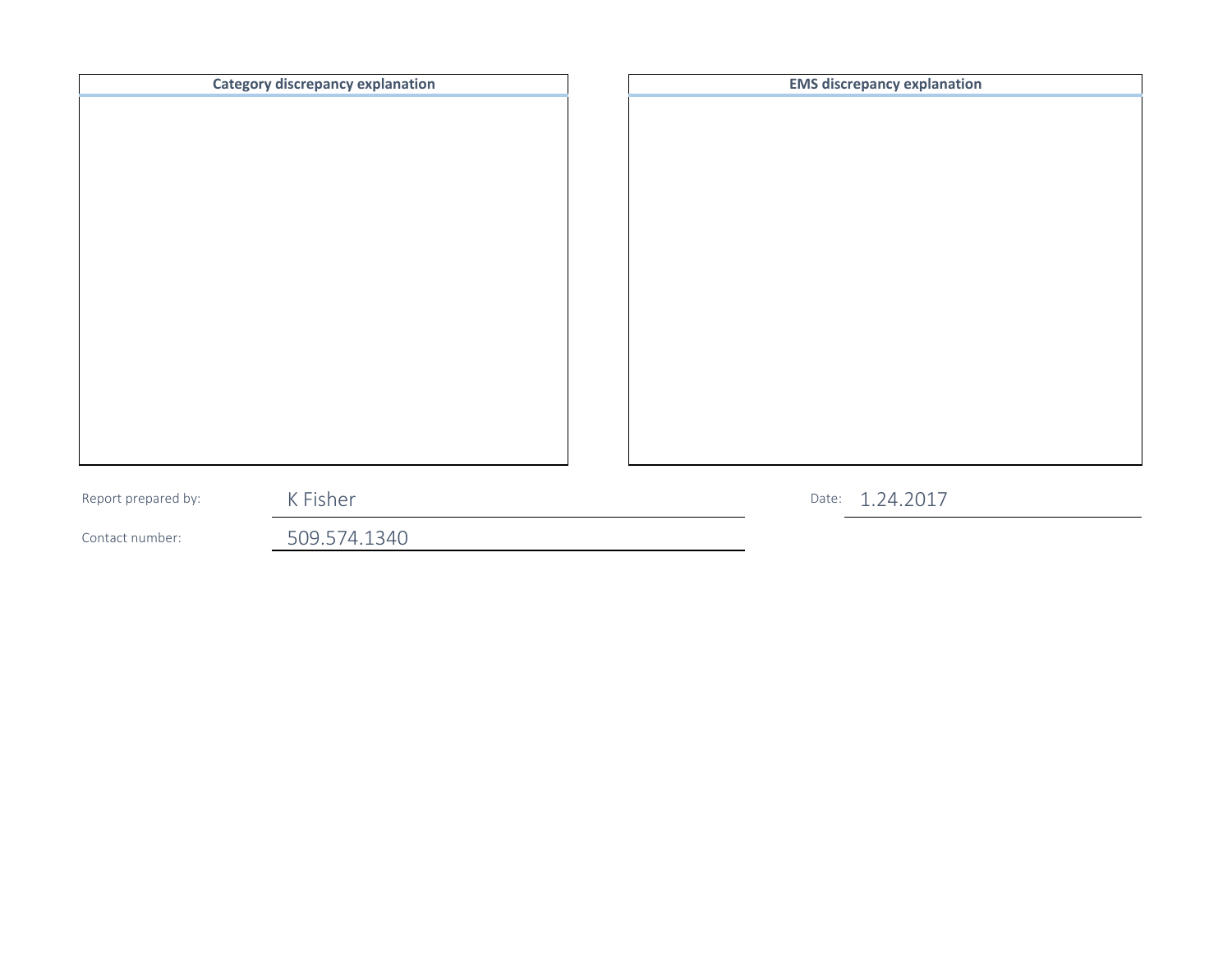# **Cumulative Report — Official Special Election — Yakima County, Washington — February 14, 2017**

**Page 1 of 1**

**02/24/2017 08:26 AM**

|       |          | Total Number of Voters: 14,758 of 39,196 = 37.65%                                                      |       |                           |             |       |             |              | Precincts Reporting 0 of 69 = 0.00% |
|-------|----------|--------------------------------------------------------------------------------------------------------|-------|---------------------------|-------------|-------|-------------|--------------|-------------------------------------|
| Party |          | Candidate                                                                                              |       | <b>Total Ballots Cast</b> | <b>NA</b>   |       |             | <b>Total</b> |                                     |
|       |          | Grandview School District No. 116-200 Proposition No. 1 bond, Vote For 1                               |       |                           |             |       |             |              |                                     |
|       | Approved |                                                                                                        | 1,134 | 62.04%                    | 0           | 0.00% | 1,134       | 62.04%       |                                     |
|       | Rejected |                                                                                                        | 694   | 37.96%                    | 0           | 0.00% | 694         | 37.96%       |                                     |
|       |          | <b>Cast Votes:</b>                                                                                     | 1,828 | 99.84%                    | 0           | 0.00% | 1,828       | 99.84%       |                                     |
|       |          | Over Votes:                                                                                            | 0     | 0.00%                     | $\mathbf 0$ | 0.00% | $\mathbf 0$ | 0.00%        |                                     |
|       |          | <b>Under Votes:</b>                                                                                    | 3     | 0.16%                     | 0           | 0.00% | 3           | 0.16%        |                                     |
|       |          | Selah School District No. 119 Proposition No. 1 dissolution & reapportionment of districts, Vote For 1 |       |                           |             |       |             |              |                                     |
|       | Approved |                                                                                                        | 1,869 | 75.00%                    | 0           | 0.00% | 1,869       | 75.00%       |                                     |
|       | Rejected |                                                                                                        | 623   | 25.00%                    | $\mathbf 0$ | 0.00% | 623         | 25.00%       |                                     |
|       |          | <b>Cast Votes:</b>                                                                                     | 2,492 | 99.84%                    | $\mathbf 0$ | 0.00% | 2,492       | 99.84%       |                                     |
|       |          | Over Votes:                                                                                            | 0     | 0.00%                     | $\mathbf 0$ | 0.00% | $\mathbf 0$ | 0.00%        |                                     |
|       |          | <b>Under Votes:</b>                                                                                    | 4     | 0.16%                     | 0           | 0.00% | 4           | 0.16%        |                                     |
|       |          | Zillah School District No. 205 Proposition No. 1 bond, Vote For 1                                      |       |                           |             |       |             |              |                                     |
|       | Approved |                                                                                                        | 781   | 69.73%                    | $\mathbf 0$ | 0.00% | 781         | 69.73%       |                                     |
|       | Rejected |                                                                                                        | 339   | 30.27%                    | 0           | 0.00% | 339         | 30.27%       |                                     |
|       |          | <b>Cast Votes:</b>                                                                                     | 1,120 | 99.91%                    | $\mathbf 0$ | 0.00% | 1,120       | 99.91%       |                                     |
|       |          | Over Votes:                                                                                            | 0     | 0.00%                     | 0           | 0.00% | $\mathbf 0$ | 0.00%        |                                     |
|       |          | <b>Under Votes:</b>                                                                                    | 1     | 0.09%                     | $\mathbf 0$ | 0.00% | 1           | 0.09%        |                                     |
|       |          | West Valley School District No. 208 Proposition No. 1 bond, Vote For 1                                 |       |                           |             |       |             |              |                                     |
|       | Approved |                                                                                                        | 5,113 | 54.97%                    | $\mathbf 0$ | 0.00% | 5,113       | 54.97%       |                                     |
|       | Rejected |                                                                                                        | 4,188 | 45.03%                    | $\mathbf 0$ | 0.00% | 4,188       | 45.03%       |                                     |
|       |          | <b>Cast Votes:</b>                                                                                     | 9,301 | 99.90%                    | $\mathbf 0$ | 0.00% | 9,301       | 99.90%       |                                     |
|       |          | Over Votes:                                                                                            | 0     | 0.00%                     | $\Omega$    | 0.00% | 0           | 0.00%        |                                     |
|       |          | <b>Under Votes:</b>                                                                                    | 9     | 0.10%                     | 0           | 0.00% | 9           | 0.10%        |                                     |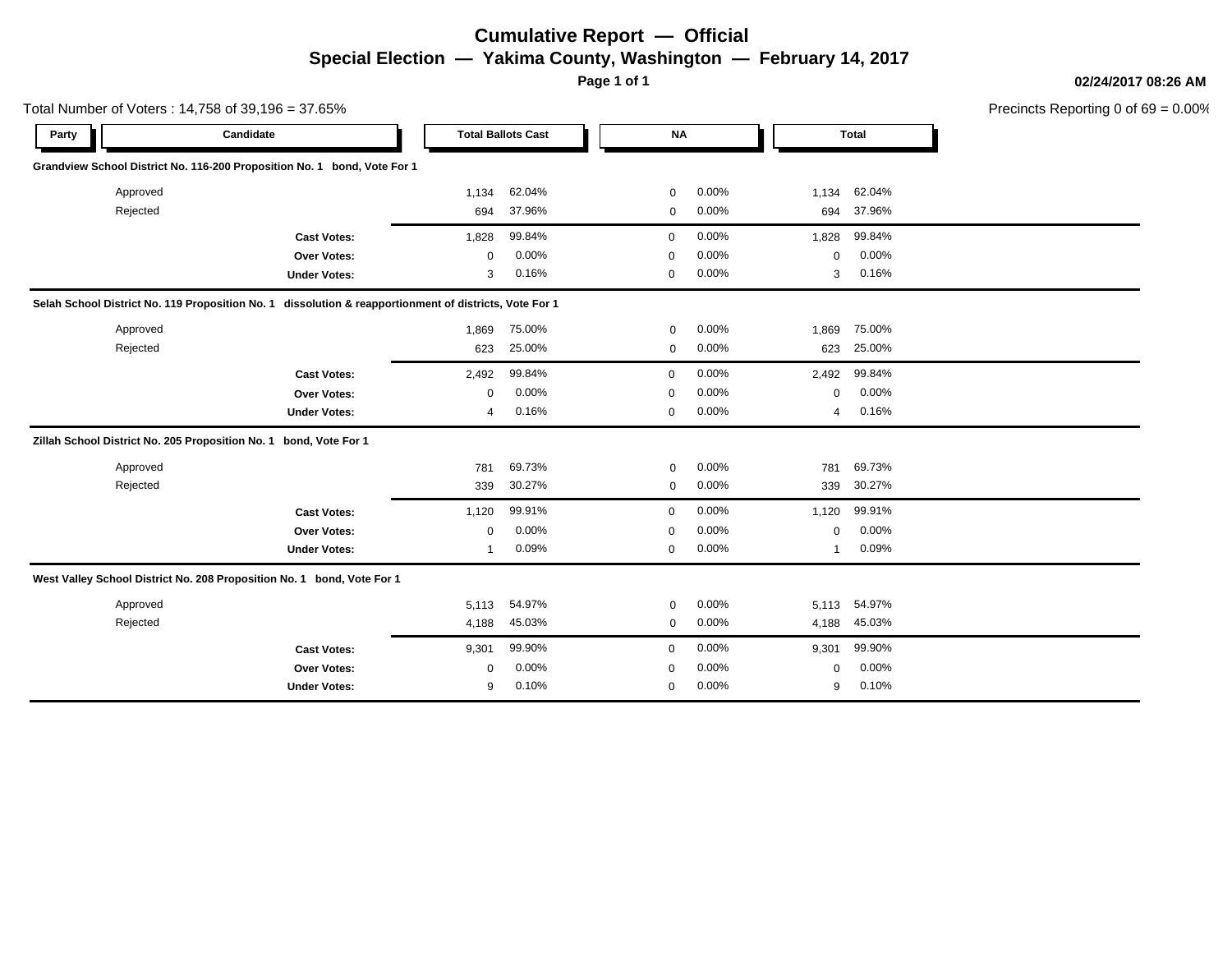# **Special Election — Yakima County, Washington — February 14, 2017**

**Page 1 of 4 02/24/2017 08:27 AM**

Total Number of Voters : 14,758 of 39,196 = 37.65% Precincts Reporting 0 of 69 = 0.00%

#### **Grandview School District No. 116-200 Proposition No. 1 bond**

| Precinct      | <b>By Mail</b><br><b>Ballots</b><br>Cast | Total<br><b>Ballots</b><br>Cast | Registered<br><b>Voters</b> | Percent<br>Turnout | Approved    | Rejected    | Totals      |
|---------------|------------------------------------------|---------------------------------|-----------------------------|--------------------|-------------|-------------|-------------|
| 0301          | 84                                       | 84                              | 310                         | 27.10%             | 63          | 21          | 84          |
| 0302          | 219                                      | 219                             | 878                         | 24.94%             | 161         | 58          | 219         |
| 0303          | 238                                      | 238                             | 951                         | 25.03%             | 153         | 85          | 238         |
| 0304          | 110                                      | 110                             | 242                         | 45.45%             | 68          | 42          | 110         |
| 0305          | 18                                       | 18                              | 32                          | 56.25%             | 13          | 5           | 18          |
| 0306          | 368                                      | 368                             | 927                         | 39.70%             | 241         | 126         | 367         |
| 0307          | 27                                       | 27                              | 72                          | 37.50%             | 22          | 5           | 27          |
| 0308          | $\mathbf 0$                              | $\mathbf 0$                     | $\overline{4}$              | 00.00%             | $\mathbf 0$ | $\mathbf 0$ | $\mathbf 0$ |
| 2408          | 61                                       | 61                              | 201                         | 30.35%             | 34          | 26          | 60          |
| 3101          | 496                                      | 496                             | 1290                        | 38.45%             | 271         | 224         | 495         |
| 4105          | 161                                      | 161                             | 405                         | 39.75%             | 77          | 84          | 161         |
| 4618          | 49                                       | 49                              | 128                         | 38.28%             | 31          | 18          | 49          |
| Provisional   | 0                                        | $\mathbf 0$                     | 0                           | 00.00%             | 0           | $\mathbf 0$ | $\mathbf 0$ |
| <b>Totals</b> | 1831                                     | 1831                            | 5440                        |                    | 1134        | 694         | 1828        |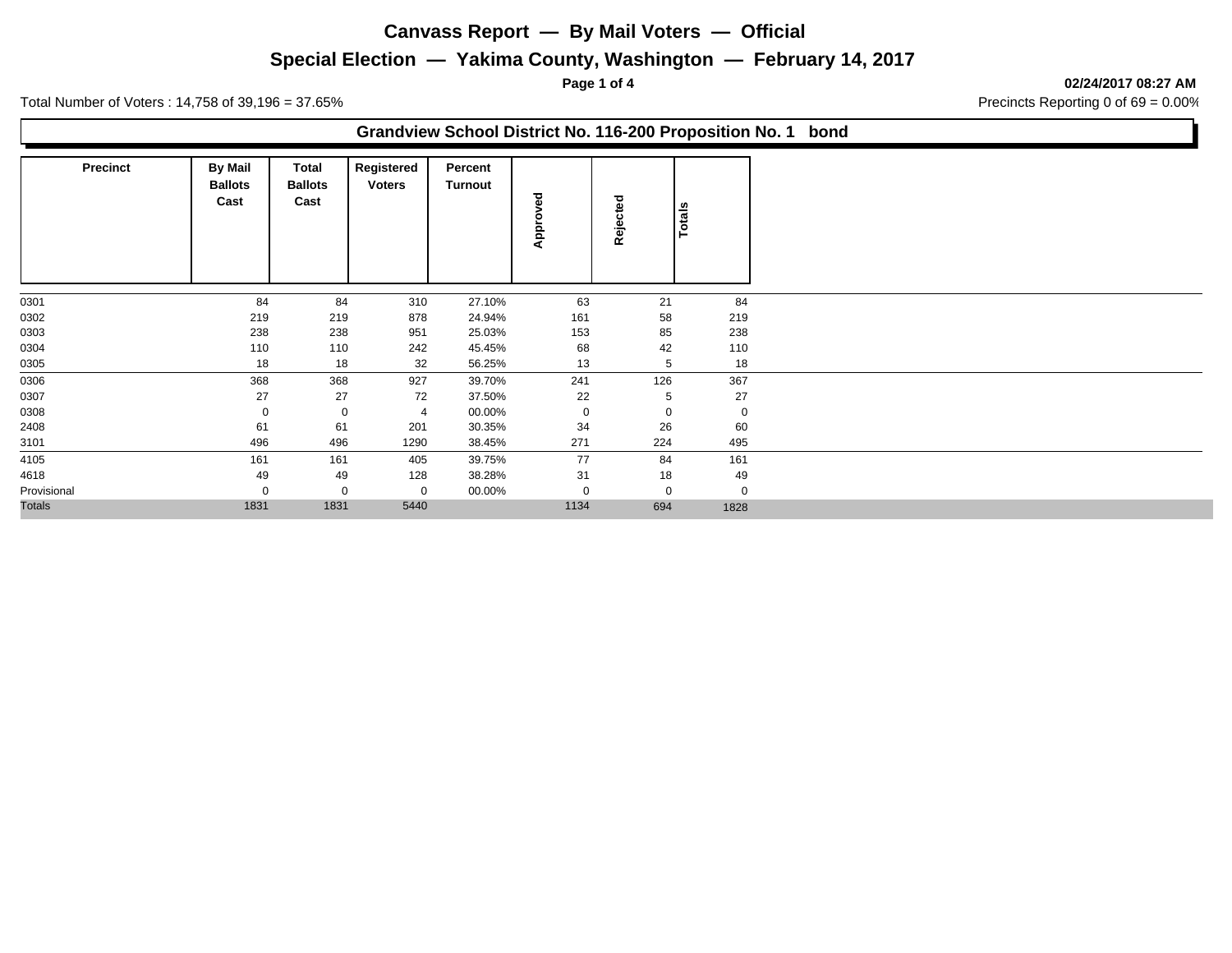## **Special Election — Yakima County, Washington — February 14, 2017**

**Page 2 of 4 02/24/2017 08:27 AM**

Total Number of Voters : 14,758 of 39,196 = 37.65% Precincts Reporting 0 of 69 = 0.00%

#### **Selah School District No. 119 Proposition No. 1 dissolution & reapportionment of districts**

| <b>Precinct</b> | <b>By Mail</b><br><b>Ballots</b><br>Cast | <b>Total</b><br><b>Ballots</b><br>Cast | Registered<br><b>Voters</b> | Percent<br>Turnout | Approved       | Rejected       | Totals         |
|-----------------|------------------------------------------|----------------------------------------|-----------------------------|--------------------|----------------|----------------|----------------|
| 0005            | 10                                       | 10                                     | 39                          | 25.64%             | 6              | $\overline{4}$ | 10             |
| 1501            | 125                                      | 125                                    | 884                         | 14.14%             | 93             | 32             | 125            |
| 1502            | 242                                      | 242                                    | 1108                        | 21.84%             | 182            | 58             | 240            |
| 1503            | 193                                      | 193                                    | 885                         | 21.81%             | 154            | 38             | 192            |
| 1504            | 219                                      | 219                                    | 1091                        | 20.07%             | 179            | 40             | 219            |
| 3306            | 88                                       | 88                                     | 448                         | 19.64%             | 50             | 38             | 88             |
| 3504            | $\mathbf 0$                              | $\mathbf 0$                            | $\mathbf 0$                 | 00.00%             | $\mathbf 0$    | $\mathbf 0$    | $\mathbf 0$    |
| 3602            | 17                                       | 17                                     | 39                          | 43.59%             | 15             | $\overline{2}$ | 17             |
| 3900            | 199                                      | 199                                    | 852                         | 23.36%             | 147            | 52             | 199            |
| 3901            | 83                                       | 83                                     | 441                         | 18.82%             | 50             | 33             | 83             |
| 3903            | 270                                      | 270                                    | 1159                        | 23.30%             | 171            | 98             | 269            |
| 4108            | 147                                      | 147                                    | 511                         | 28.77%             | 121            | 26             | 147            |
| 4112            | 280                                      | 280                                    | 1182                        | 23.69%             | 213            | 67             | 280            |
| 4115            | $\overline{2}$                           | $\overline{2}$                         | 3                           | 66.67%             | $\mathbf 0$    | $\overline{2}$ | $\overline{2}$ |
| 4402            | 121                                      | 121                                    | 556                         | 21.76%             | 93             | 28             | 121            |
| 4501            | $\mathbf{3}$                             | $\mathbf{3}$                           | 5                           | 60.00%             | $\mathbf{3}$   | $\mathbf 0$    | $\mathbf{3}$   |
| 4602            | 94                                       | 94                                     | 445                         | 21.12%             | 72             | 22             | 94             |
| 4603            | 181                                      | 181                                    | 857                         | 21.12%             | 157            | 24             | 181            |
| 4604            | 96                                       | 96                                     | 378                         | 25.40%             | 71             | 25             | 96             |
| 4605            |                                          | $\overline{1}$                         | $\overline{7}$              | 14.29%             | $\mathbf 0$    | $\overline{1}$ | $\overline{1}$ |
| 4608            | 29                                       | 29                                     | 97                          | 29.90%             | 21             | 8              | 29             |
| 4625            | $\overline{1}$                           | $\overline{1}$                         | 11                          | 9.09%              | $\overline{1}$ | $\Omega$       | $\overline{1}$ |
| 5016            | 95                                       | 95                                     | 481                         | 19.75%             | 70             | 25             | 95             |
| Provisional     | $\mathbf 0$                              | $\mathbf 0$                            | $\mathbf{0}$                | 00.00%             | $\mathbf 0$    | $\Omega$       | $\mathbf 0$    |
| <b>Totals</b>   | 2496                                     | 2496                                   | 11479                       |                    | 1869           | 623            | 2492           |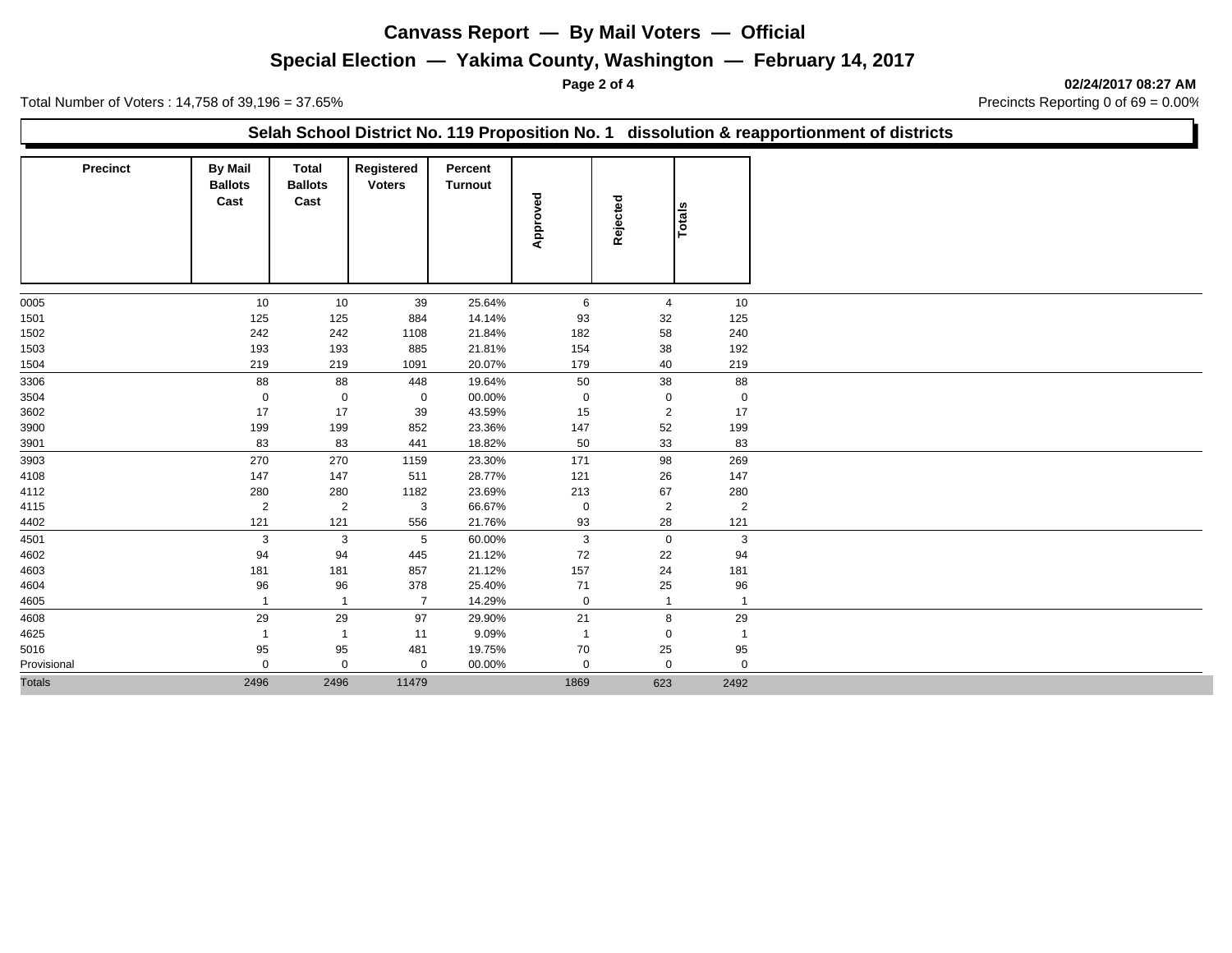## **Special Election — Yakima County, Washington — February 14, 2017**

**Page 3 of 4 02/24/2017 08:27 AM**

Total Number of Voters : 14,758 of 39,196 = 37.65% Precincts Reporting 0 of 69 = 0.00%

#### **Zillah School District No. 205 Proposition No. 1 bond**

| <b>Precinct</b> | <b>By Mail</b><br><b>Ballots</b><br>Cast | Total<br><b>Ballots</b><br>Cast | Registered<br><b>Voters</b> | Percent<br>Turnout | ठ<br>o<br>$\overline{a}$<br>◀ | ಕ<br>Rēj    | Totals      |
|-----------------|------------------------------------------|---------------------------------|-----------------------------|--------------------|-------------------------------|-------------|-------------|
| 2701            | 133                                      | 133                             | 413                         | 32.20%             | 88                            | 45          | 133         |
| 2702            | 443                                      | 443                             | 987                         | 44.88%             | 347                           | 96          | 443         |
| 3311            | 545                                      | 545                             | 1255                        | 43.43%             | 346                           | 198         | 544         |
| 4003            | $\Omega$                                 | $\mathbf 0$                     | 0                           | 00.00%             | $\mathbf{0}$                  | $\mathbf 0$ | $\mathbf 0$ |
| Provisional     |                                          |                                 | 0                           | 00.00%             |                               |             | $\Omega$    |
| <b>Totals</b>   | 1121                                     | 1121                            | 2655                        |                    | 781                           | 339         | 1120        |